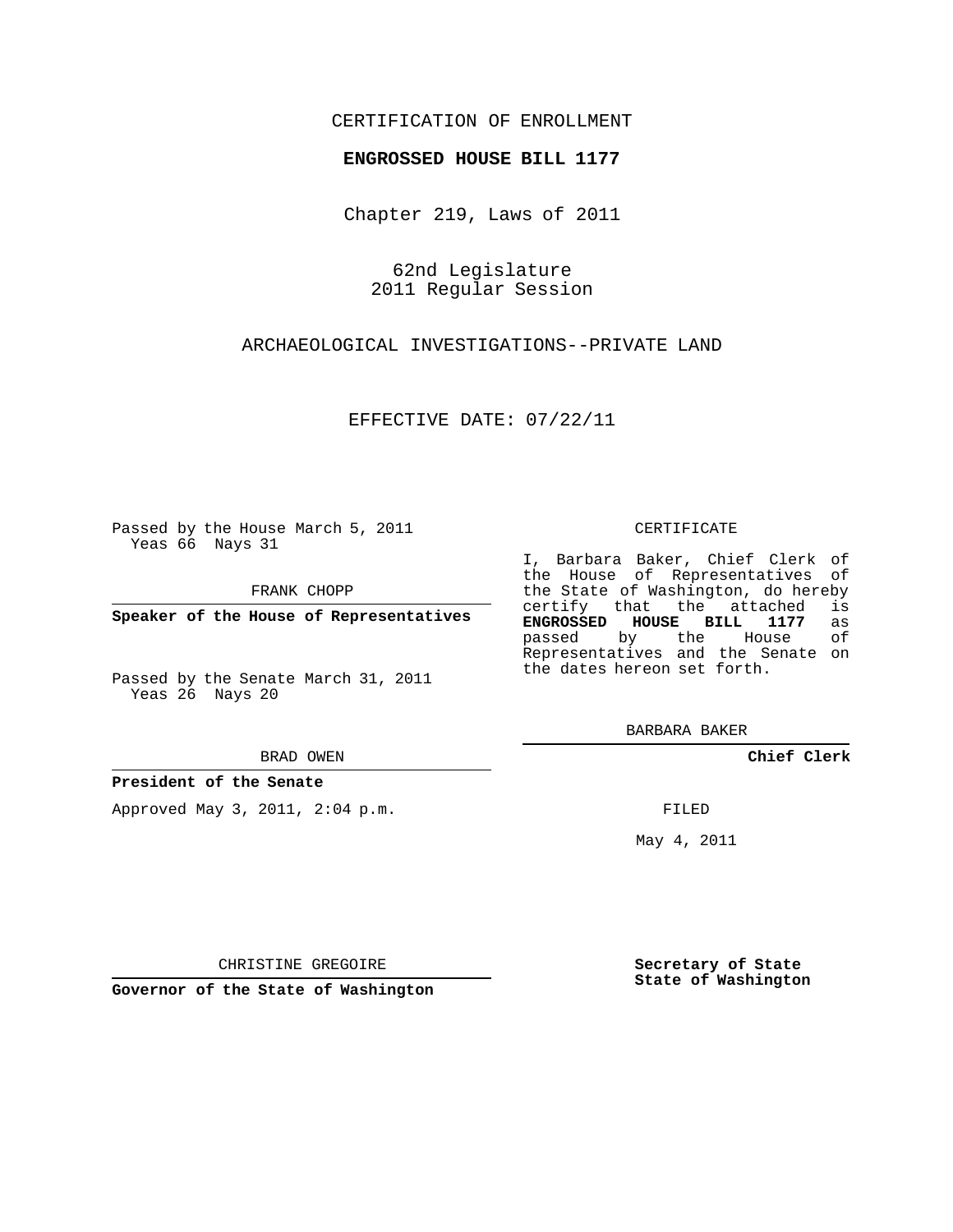# **ENGROSSED HOUSE BILL 1177** \_\_\_\_\_\_\_\_\_\_\_\_\_\_\_\_\_\_\_\_\_\_\_\_\_\_\_\_\_\_\_\_\_\_\_\_\_\_\_\_\_\_\_\_\_

\_\_\_\_\_\_\_\_\_\_\_\_\_\_\_\_\_\_\_\_\_\_\_\_\_\_\_\_\_\_\_\_\_\_\_\_\_\_\_\_\_\_\_\_\_

Passed Legislature - 2011 Regular Session

## **State of Washington 62nd Legislature 2011 Regular Session**

**By** Representatives Hunt and McCoy

Read first time 01/14/11. Referred to Committee on State Government & Tribal Affairs.

1 AN ACT Relating to archaeological investigations on private land; amending RCW 27.53.030; and reenacting and amending RCW 27.53.070.

BE IT ENACTED BY THE LEGISLATURE OF THE STATE OF WASHINGTON:

 **Sec. 1.** RCW 27.53.030 and 2008 c 275 s 5 are each amended to read as follows:

 The definitions in this section apply throughout this chapter unless the context clearly requires otherwise.

 (1) "Archaeology" means systematic, scientific study of man's past through material remains.

 (2) "Archaeological object" means an object that comprises the physical evidence of an indigenous and subsequent culture including material remains of past human life including monuments, symbols, tools, facilities, and technological by-products.

 (3) "Archaeological site" means a geographic locality in Washington, including but not limited to, submerged and submersible lands and the bed of the sea within the state's jurisdiction, that contains archaeological objects.

 (4) "Department" means the department of archaeology and historic preservation, created in chapter 43.334 RCW.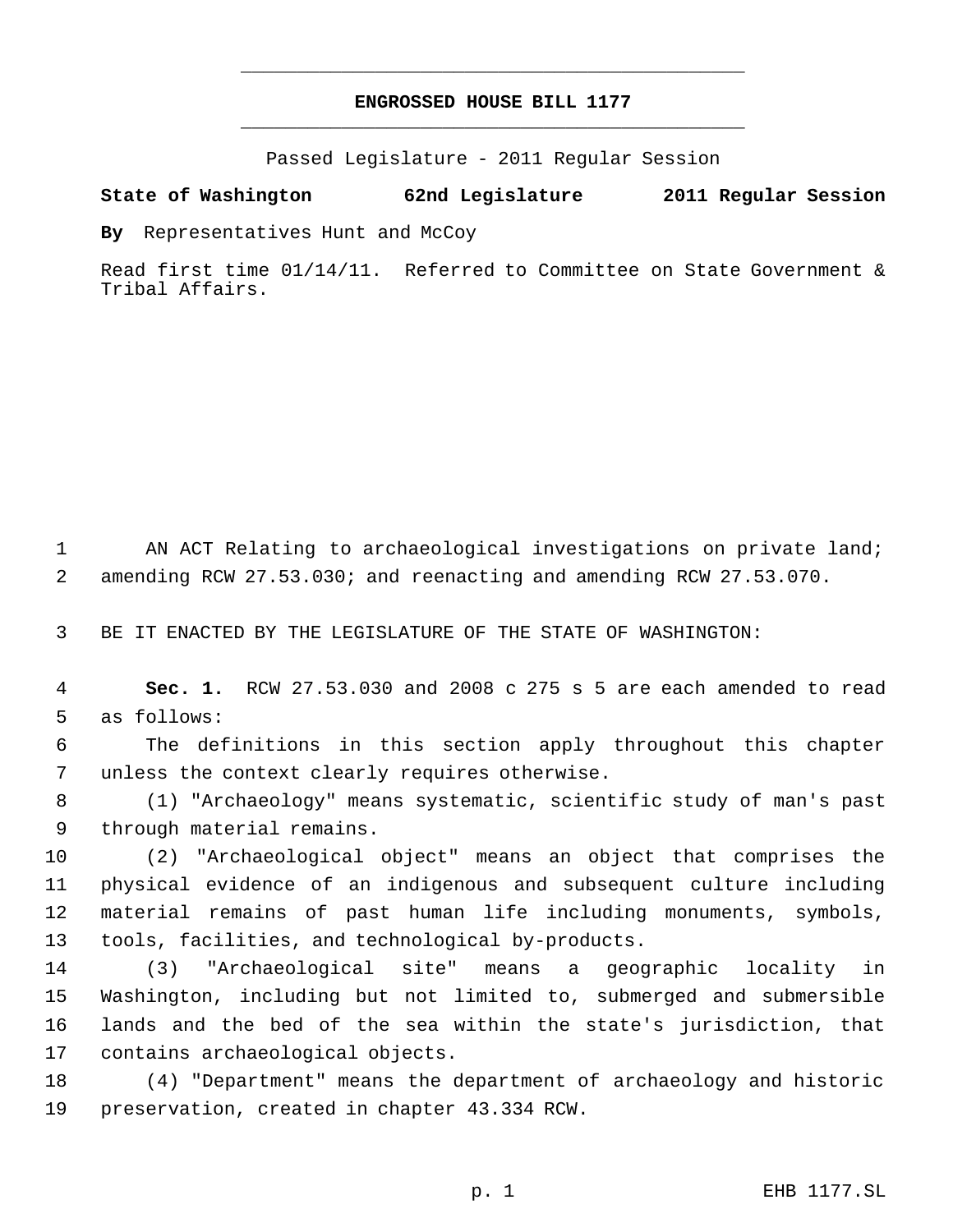(5) "Director" means the director of the department of archaeology and historic preservation, created in chapter 43.334 RCW.

 (6) "Historic" means peoples and cultures who are known through written documents in their own or other languages. As applied to underwater archaeological resources, the term historic shall include only those properties which are listed in or eligible for listing in the Washington State Register of Historic Places (RCW 27.34.220) or the National Register of Historic Places as defined in the National Historic Preservation Act of 1966 (Title 1, Sec. 101, Public Law 89- 665; 80 Stat. 915; 16 U.S.C. Sec. 470) as now or hereafter amended.

 (7) "Prehistoric" means peoples and cultures who are unknown through contemporaneous written documents in any language.

 (8) "Professional archaeologist" means a person with qualifications meeting the federal secretary of the interior's standards for a professional archaeologist. Archaeologists not meeting this standard may be conditionally employed by working under the supervision of a professional archaeologist for a period of four years provided the employee is pursuing qualifications necessary to meet the federal secretary of the interior's standards for a professional archaeologist. During this four-year period, the professional archaeologist is responsible for all findings. The four-year period is not subject to renewal.

 (9) "Amateur society" means any organization composed primarily of persons who are not professional archaeologists, whose primary interest is in the archaeological resources of the state, and which has been certified in writing by two professional archaeologists.

 (10) "Historic archaeological resources" means those properties which are listed in or eligible for listing in the Washington State Register of Historic Places (RCW 27.34.220) or the National Register of Historic Places as defined in the National Historic Preservation Act of 1966 (Title 1, Sec. 101, Public Law 89-665; 80 Stat. 915; 16 U.S.C. Sec. 470) as now or hereafter amended.

 (11) "Field investigation" means an on-site inspection by a 34 professional archaeologist or by an individual under the direct supervision of a professional archaeologist employing archaeological 36 inspection techniques for both the surface and subsurface identification of archaeological resources and artifacts resulting in